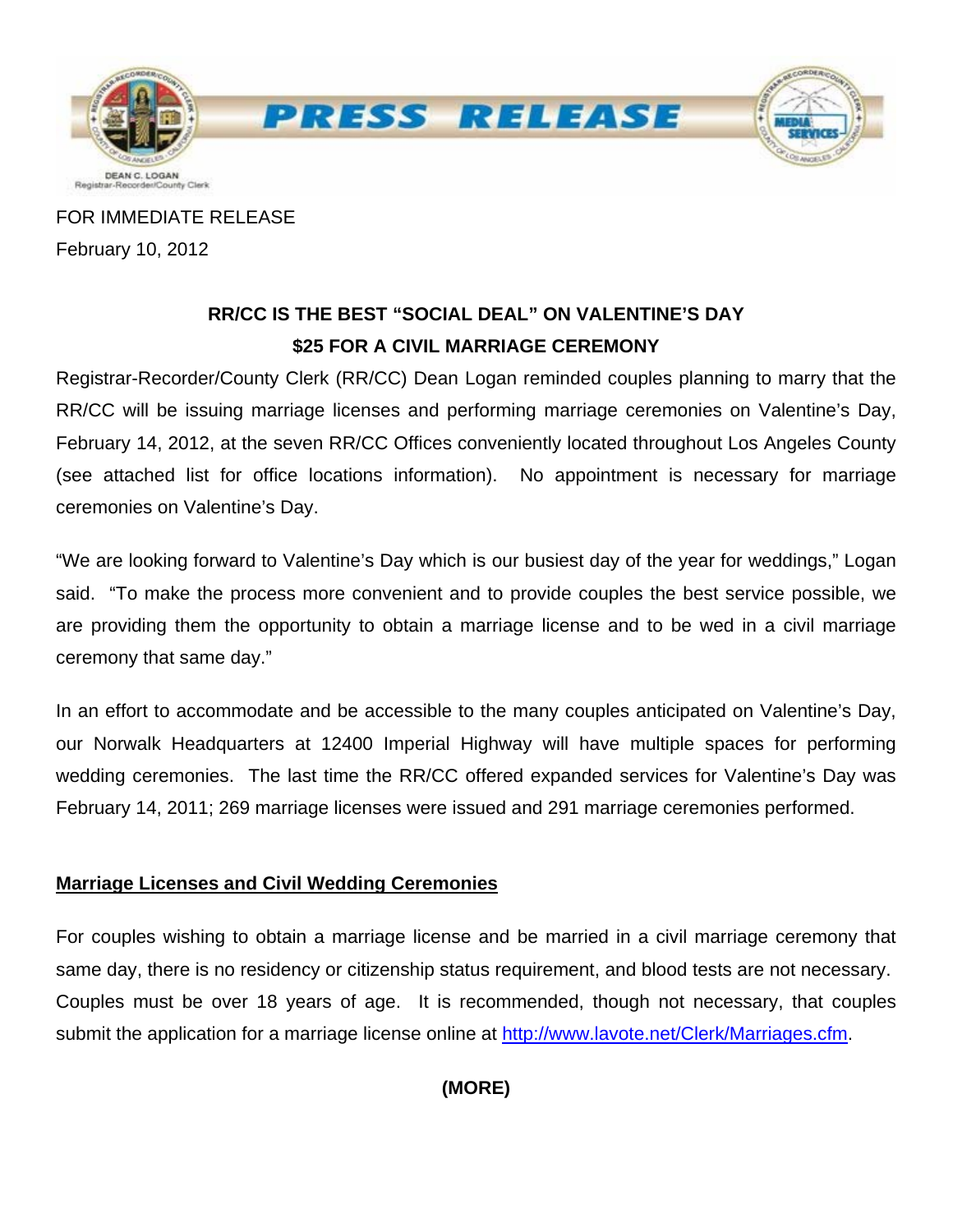After submitting the online application, the couple needs only to go to the RR/CC Headquarters in Norwalk or to any one of the RR/CC **[Branch Offices](http://www.lavote.net/Clerk/Marriages.cfm)** to obtain their marriage license, pay the license fee, which is \$90 for a public license and \$85 for a confidential license, and be wed. The fee for the civil ceremony is \$25. Payment can be made in cash or by check or money order, made payable to the Registrar-Recorder/County Clerk or RRCC. If paying by check, valid identification i.e., driver's license or passport, of the signer is required and must be presented at time of request.

The marriage license is valid for 90 days from the date of issuance. Walk in applicants are taken on a first come, first served basis. To complete the application for a marriage license a couple must:

- Appear together in person.
- Each present one form of valid non-expired photo identification (driver's license, passport).
- If divorced within the last 2 years, provide proof of divorce decree or dissolution/termination of a previous marriage is required. If spouse is deceased, please provide copy of death certificate.

Volunteer Deputy Marriage Commissioners will perform the ceremonies from 8:00 a.m. through 5:00 p.m. at the Norwalk office. **[Branch Offices](http://www.lavote.net/Clerk/Marriages.cfm)** will perform the ceremonies from 8:30 a.m. through 4:00 p.m. No appointments will be made for February 14; however, couples are urged to arrive early. All couples are required to check in prior to the ceremony to obtain a license. **Couples are urged to arrive no later than an hour before closing at both the Headquarters and Branch Offices to allow processing time for marriage applications.** 

## **Volunteer Deputy Marriage Commissioners**

Volunteer Deputy Marriage Commissioners, especially those who speak Spanish, are needed throughout the year to perform ceremonies at the seven RR/CC office locations, particularly the Norwalk, East Los Angeles, Florence-Firestone and Lancaster Branch Offices.

Beginning in 1997, volunteers began performing civil wedding ceremonies at the RR/CC Headquarters in Norwalk. Now volunteers perform ceremonies in all the RR/CC office locations.

## **(MORE)**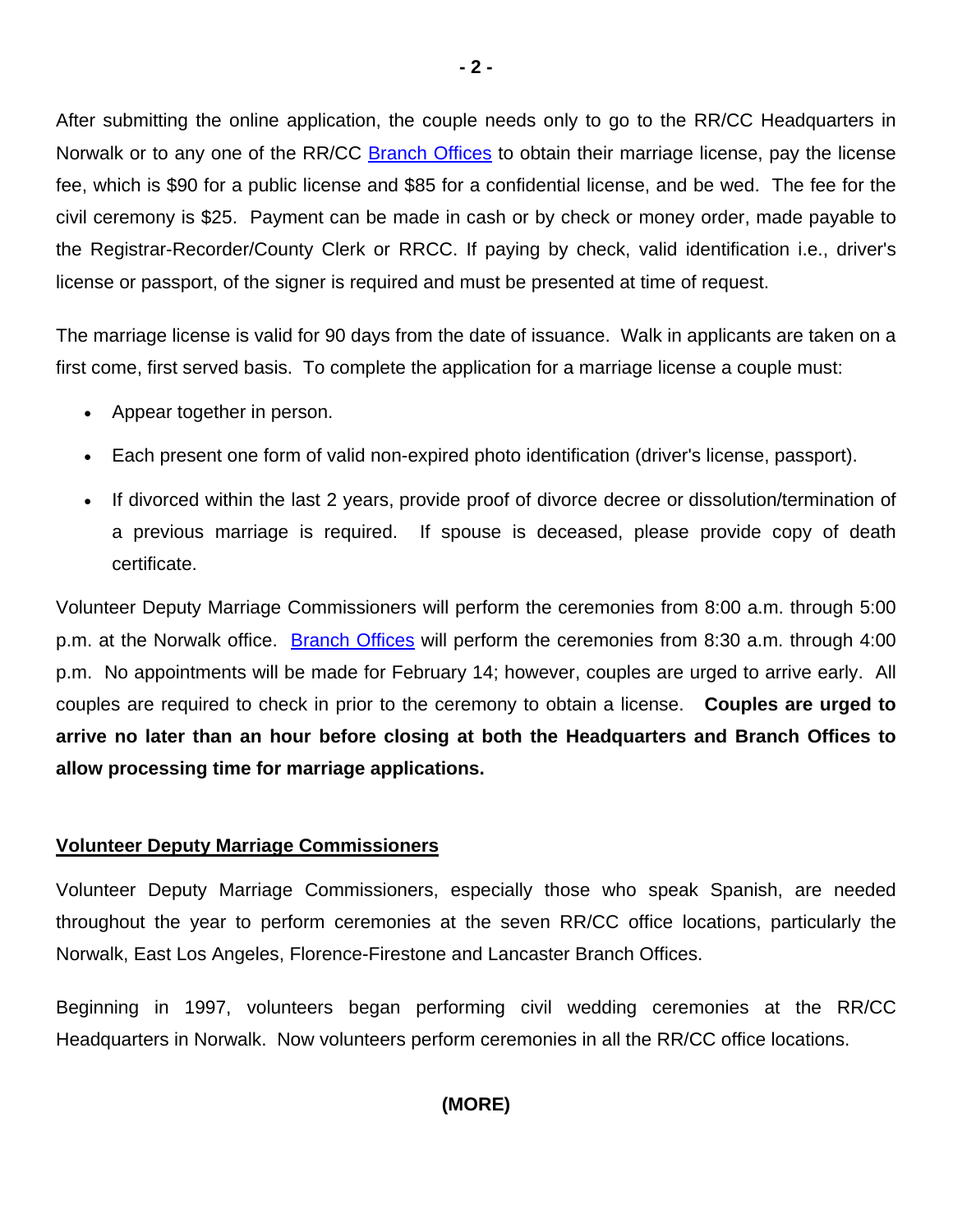Volunteers enjoy being a part of this major event in the lives of loving couples. This very successful, award winning volunteer program provides citizens from all walks of life the opportunity to volunteer in public service while saving taxpayers money. RR/CC staff, which once performed marriage ceremonies before the volunteer program was in place, is now able to complete more specialized tasks. Those interested in becoming a volunteer Deputy Marriage Commissioner can write to:

Portia Sanders, Manager Public Records Division Registrar-Recorder/County Clerk P.O. Box 389 Norwalk, CA 90651-0389

For further information on obtaining a marriage license, civil marriage ceremony, or the Marriage Ceremony Volunteer Program, visit the RR/CC website [www.lavote.net](http://www.lavote.net/) or call the Birth, Death & Marriage Records Section of the RR/CC Norwalk Headquarters at (562) 462-2189 or one of the RR/CC branch offices.

#### # # # #

For Multilingual assistance in Chinese, Japanese, Korean, Spanish, Tagalog/Filipino or Vietnamese call (800) 481-8683

## **ABOUT THE REGISTRAR-RECORDER/COUNTY CLERK**

The mission of the Registrar-Recorder/County Clerk is to serve Los Angeles County by providing essential records management and election services in a fair accessible and transparent manner.

### **FOR MORE INFORMATION:**

*Visit [www.lavote.net](http://www.lavote.net/)*

*Follow us on Twitter <http://twitter.com/lacountyrrcc>. Receive our RSS Feeds - subscribe at [http://www.lavote.net/GENERAL/RSS\\_Feeds.cfm](http://www.lavote.net/GENERAL/RSS_Feeds.cfm)* 

> Information about other Los Angeles County services is provided at [www.lacounty.gov](http://www.lacounty.gov/) "To Enrich Lives Through Effective and Caring Service"

*c/m/m:PR M 2-14-12*